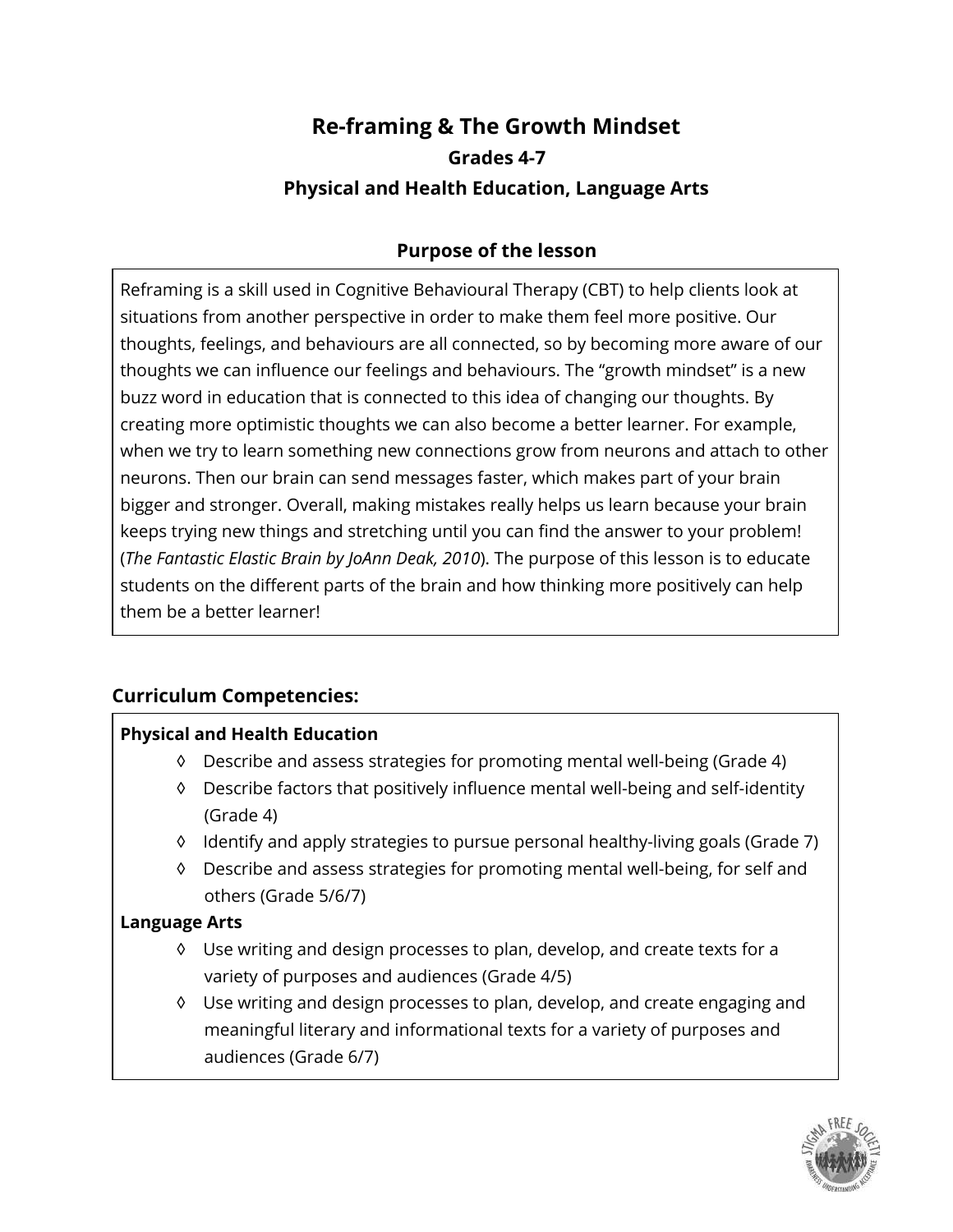### **First Peoples Principles of Learning:**

- ◊ Learning ultimately supports the well-being of the self, the family, the community, the land, the spirits, and the ancestors
- ◊ Learning requires the exploration of one's identity

## **Step-by-Step Lesson plan**

 **Preparation:** Begin the lesson by watching the read aloud: "My Fantastic Elastic Brain" on YouTube or look for the read aloud in your school library**.** You can find the video **[HERE](https://www.youtube.com/watch?v=ljirBIi1kME).** Learning about the brain and ways to cope is called "psychoeducation" and is often used in CBT sessions to help clients understand their mental health struggles.

Below are some **guiding questions** you could ask after or during the read aloud:

- -What does the brain do? **-**What does the brain control? -What does the cerebrum do? -What does the cerebellum do? -What does the prefrontal cortex do? -What does the amygdala do? -What does the hippocampus do? -What do the neurons do? -How can we help our brain grow & stretch?
- 1. **Follow-up Activity:** Print and photocopy the worksheet below *"Reframing my Thoughts"*  for your students. Brainstorm ideas on the board of negative thoughts to re-frame. Have students work in pairs and discuss more positive ways of thinking.
- 2. **Other Suggestions:** Have your students check out the **Situation Shifter section** of the toolkit on their own personal time. Practicing reframing thoughts can help your students feel more positive overall. Look for some growth mindset posters to post in your classroom and encourage the use of this skill daily- there are several different types for free if you search "growth mindset posters" on Pinterest or Teachers Pay Teachers.
- 3. **Lesson Closure:** Discuss why brain education is important to learn about (helps us become more self-aware and learn ways to cope with our feelings). This also ties into the

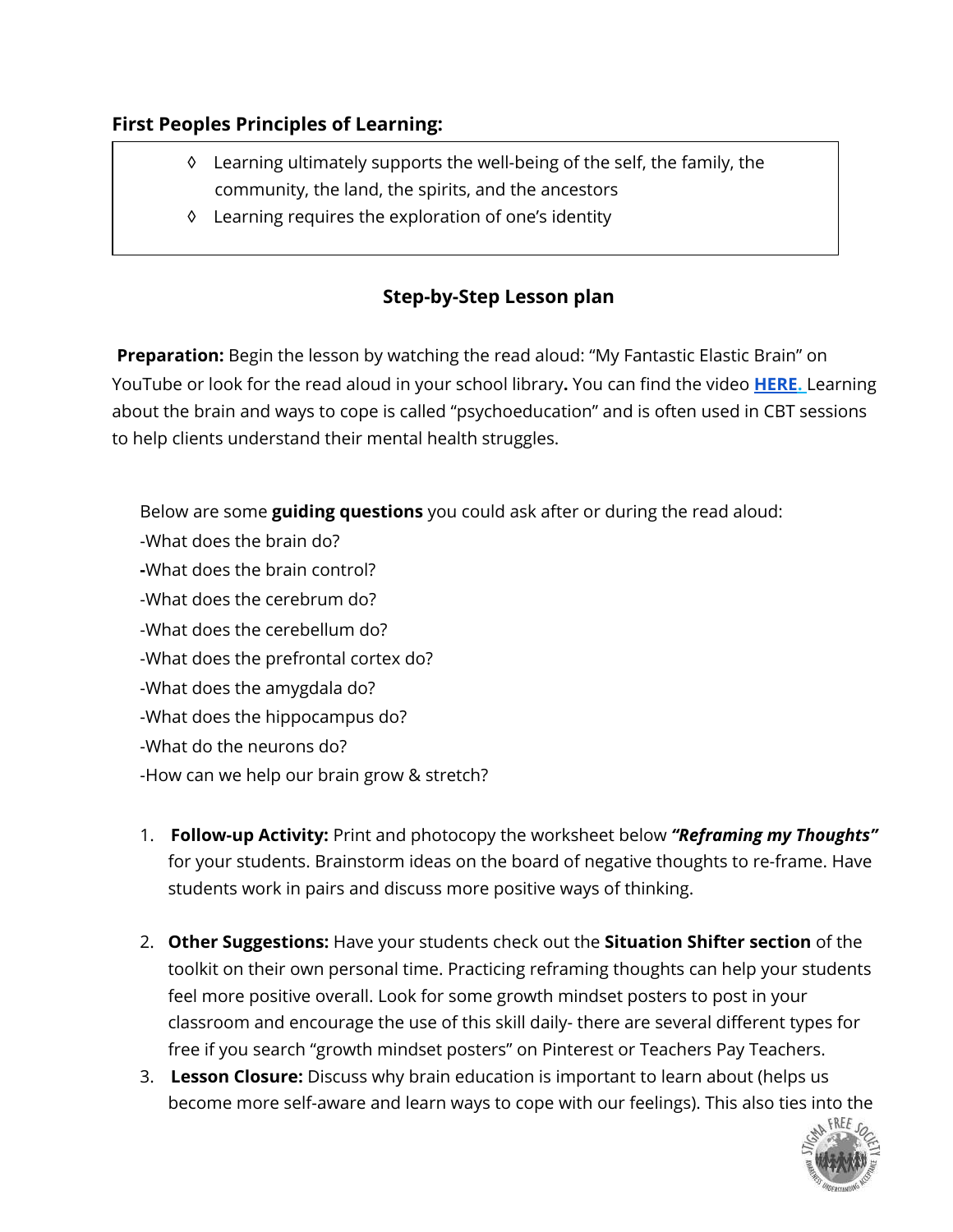Mind Up curriculum- see more details here: https://mindup.org/ (great brain posters available showing the different parts of the brain and functions). Establishing a routine like chime breathing or meditations using the Calm app for educators (free trial for educators available) can be a helpful way to teach self-regulation/co-regulation skills to your class.

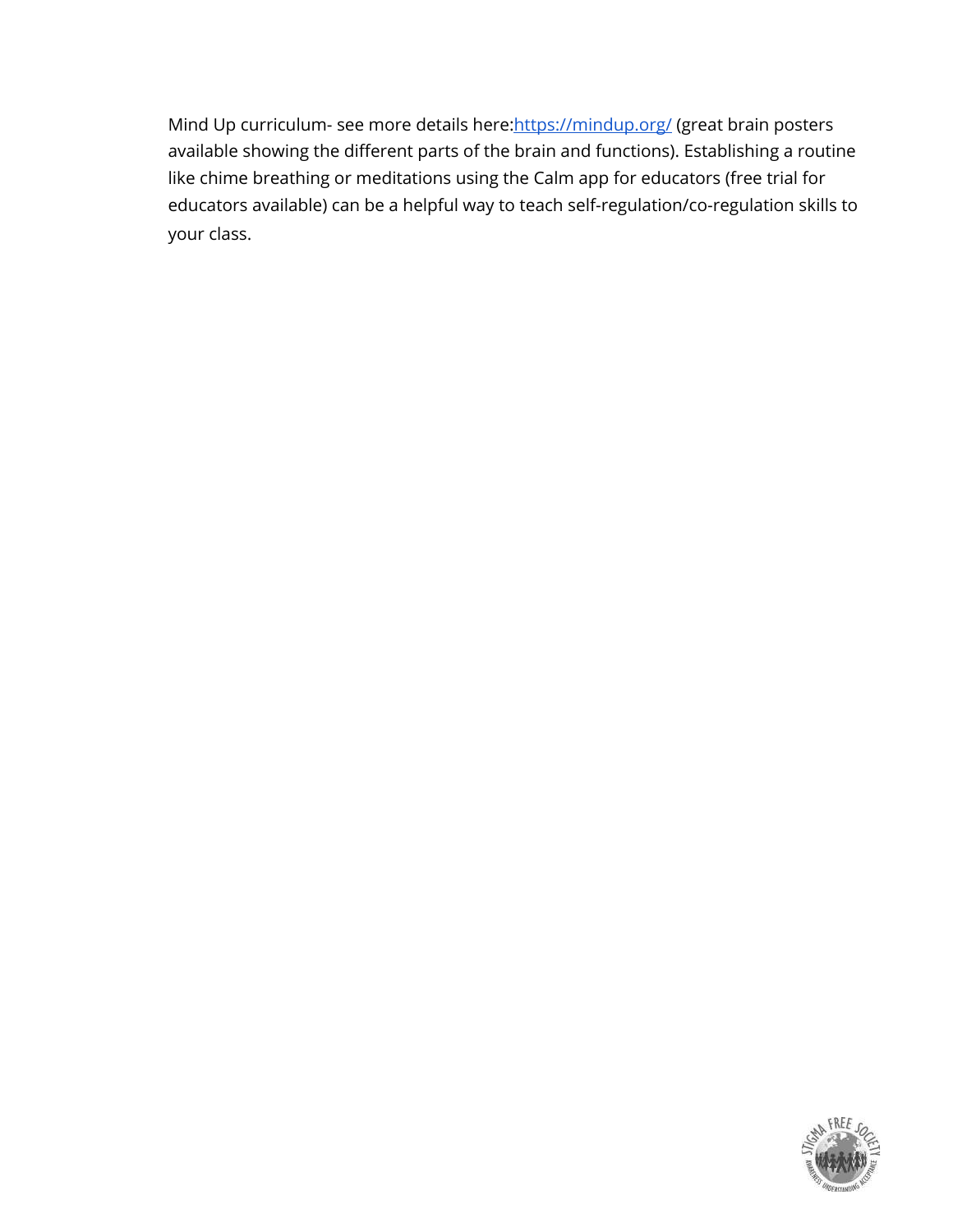# Reframing My Thoughts

Reframing is a CBT skill used to challenge negative & irrational thoughts. Changing these thoughts to be more positive & realistic can help us cope better! Practice using the frames below: